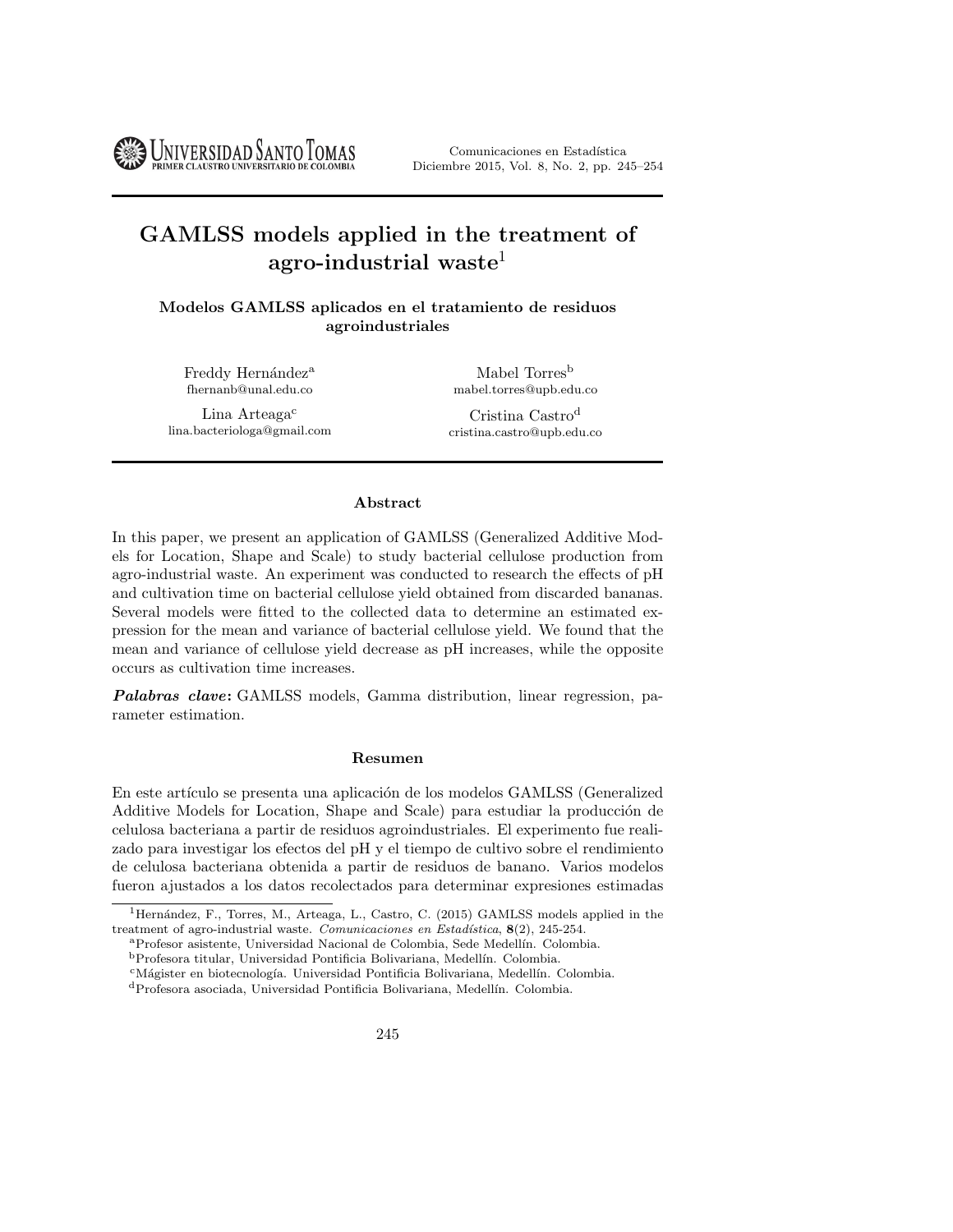#### 246 Freddy Hernández, Mabel Torres, Lina Arteaga & Cristina Castro

para la media y la varianza del rendimiento de celulosa bacteriana. Del mejor modelo obtenido se encontró que la media y la varianza del rendimiento de celulosa bacteriana disminuye a medida que el pH se incrementa, mientras al aumentar el tiempo de cultivo tanto la media como la varianza aumentan.

Keywords: Distribución gamma, estimación de parámetros, modelo GAMLSS, regresión lineal.

### 1 Introduction

The problems of the massive exploitation of natural resources and environmental pollution have motivated the building of an economy based on renewable materials. For this reason, polymers obtained from renewable resources such as polysaccharides, proteins, and lignin, among others, are attracting considerable attention (Jaramillo et al. 2013). It has been found that valuable products such as bacterial cellulose can be obtained from agro-industrial waste through suitable processing. Obtaining bacterial cellulose depends on, among other factors, pH and fermentation time, and therefore, it is important to determine the combination of these factors that maximizes the bacterial cellulose yield.

Unlike cellulose from plants, bacterial cellulose (BC) is produced with higher purity and exhibits unique mechanical properties (Shoda & Sugano 2005), making it a suitable raw material for high fidelity acoustic speakers, high quality paper, foods, and as a biomaterial in cosmetics, pharmaceuticals and medicine (Raghunathan 2013, Coban & Biyik 2011, Rani & Appaiah 2013, Chawla et al. 2009).

Relatively high cost of BC production may limit its application to high value-added products (Legge 1990). Significant cost reductions are possible with improvements in fermentation efficiency and economics of scale (Raghunathan 2013). Obtaining bacterial cellulose depends on, among other factors, pH and fermentation time, and therefore, it is important to determine the operational values of these factors that maximizes the bacterial cellulose yield.

### 2 GAMLSS

Rigby & Stasinopoulos (2005) proposed the GAMLSS models (Generalized Additive Model for Location Scale and Shape), which assume that the response variables  $y_i$  (with  $i = 1, \ldots, n$ ) are independent with a probability density function  $f(y_i | \theta_i)$ , where  $\theta_i = (\mu_i, \sigma_i, \nu_i, \tau_i)^T$  corresponds to the parameter vector. The first two elements  $\mu_i$  and  $\sigma_i$  are the location and scale parameters, and the others are shape parameters. GAMLSS models allow each parameter to be a function of a set of explanatory variables, and the distribution of random variable  $y_i$  is not limited to the exponential family (Rigby & Stasinopoulos 2005, Stasinopoulos &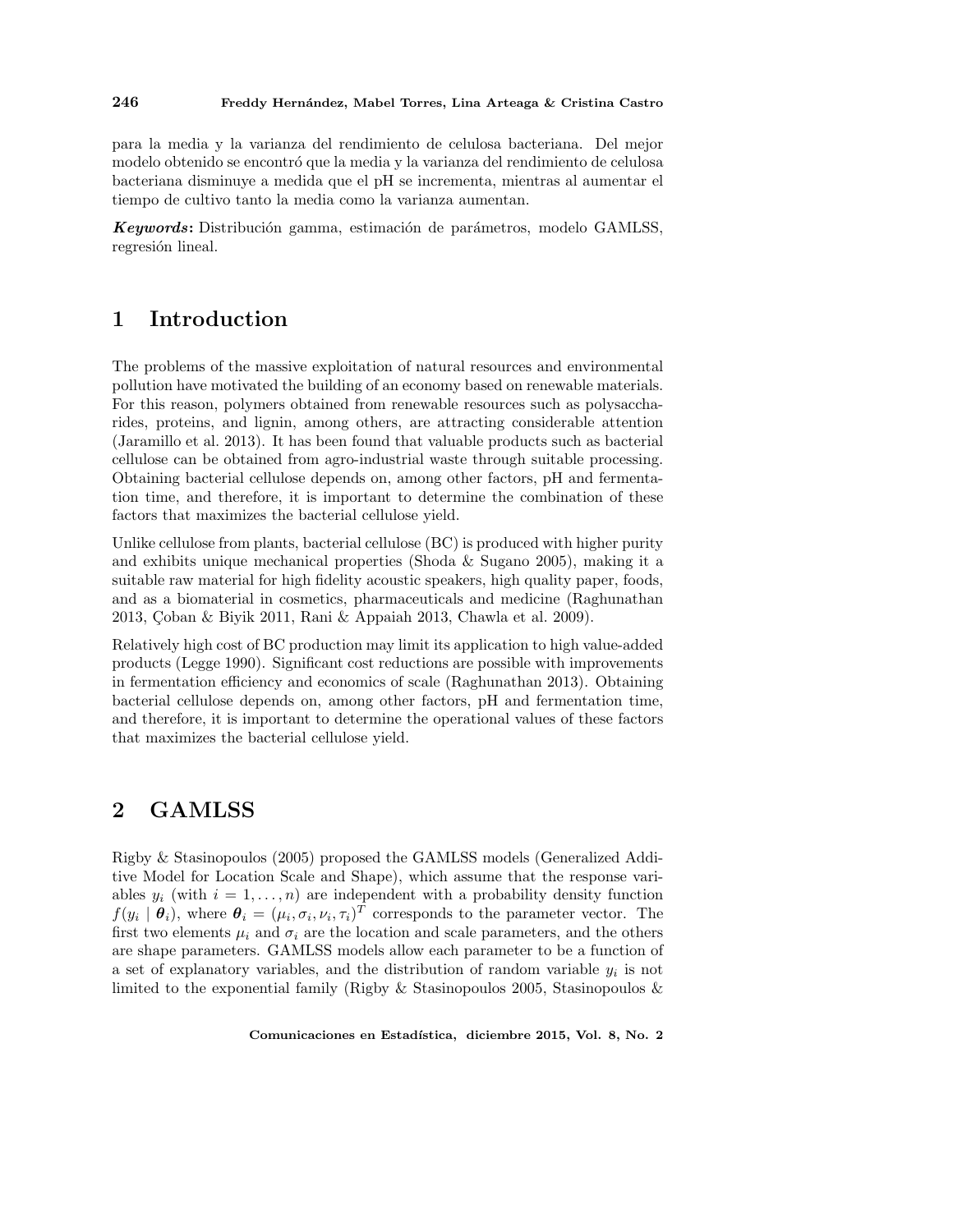#### GAMLSS application 247

Rigby 2007). GAMLSS models can be summarized as follows:

$$
g_1(\mu) = \eta_1 = X_1 \beta_1 + \sum_{j=1}^{J_1} Z_{j1} \gamma_{j1}
$$
 (1)

$$
g_2(\sigma) = \eta_2 = X_2 \beta_2 + \sum_{j=1}^{J_2} Z_{j2} \gamma_{j2}
$$
 (2)

$$
g_3(\nu) = \eta_3 = X_3 \beta_3 + \sum_{j=1}^{J_3} Z_{j3} \gamma_{j3}
$$
 (3)

$$
g_4(\tau) = \eta_4 = X_4 \beta_4 + \sum_{j=1}^{J_4} Z_{j4} \gamma_{j4}
$$
 (4)

where  $g_k(\cdot)$  is a known monotonic link function for  $k = 1, \ldots, 4; \mu, \sigma, \nu, \tau$ and  $\eta_k$  are n-dimensional vectors;  $\boldsymbol{X}_k$  are known design matrices of order  $n \times J'_k$ associated with fixed effects  $\beta_k$  of  $J'_k \times 1$ ; and  $\mathbf{Z}_{jk}$  are known design matrices of order  $n \times q_{jk}$  associated with random effects  $\gamma_{jk}$  of  $q_{jk} \times 1$  with multivariate normal distribution. The quantity  $J'_k$  represents the number of covariates used in the fixed effects of  $\eta_k$ , while  $J_k$  represents the number of random effects in  $\eta_k$ . The model given in (1) to (4) can be summarized in a compact form as follows:

$$
g_k(\theta_k) = \eta_k = \mathbf{X}_k \boldsymbol{\beta}_k + \sum_{j=1}^{J_k} \mathbf{Z}_{jk} \boldsymbol{\gamma}_{jk}
$$
(5)

The GAMLSS model considers both continuous and discrete distributions with different parameterizations for the same distribution. The details of the distributions and parameterizations used in GAMLSS models can be found in Rigby & Stasinopoulos (2010, page 199). Another advantage of GAMLSS models is that these models allow the use of fixed effects, random effects and non-parametric smoothing functions to model all parameters of the assumed distribution for the response variable.

### 3 Experiment description

An experiment was conducted to study the effect of pH and cultivation time (days) on the production of bacterial cellulose using the microorganism Gluconacetobacter medellinensis. Each sample unit corresponded to 100 grams of overmature banana, which was cut into smaller pieces and homogenized with 400 mL of water using a blender. This mixture was filtered using a cloth membrane. The juice obtained from each sample was analyzed to determine the pH. After completion of the fermentation time, the obtained bacterial cellulose membrane was removed and placed in a solution of KOH at  $5\%$  (p/p) for 14 hours at a temperature between 28 and 30 degrees Celsius. The cellulose membranes were then washed successively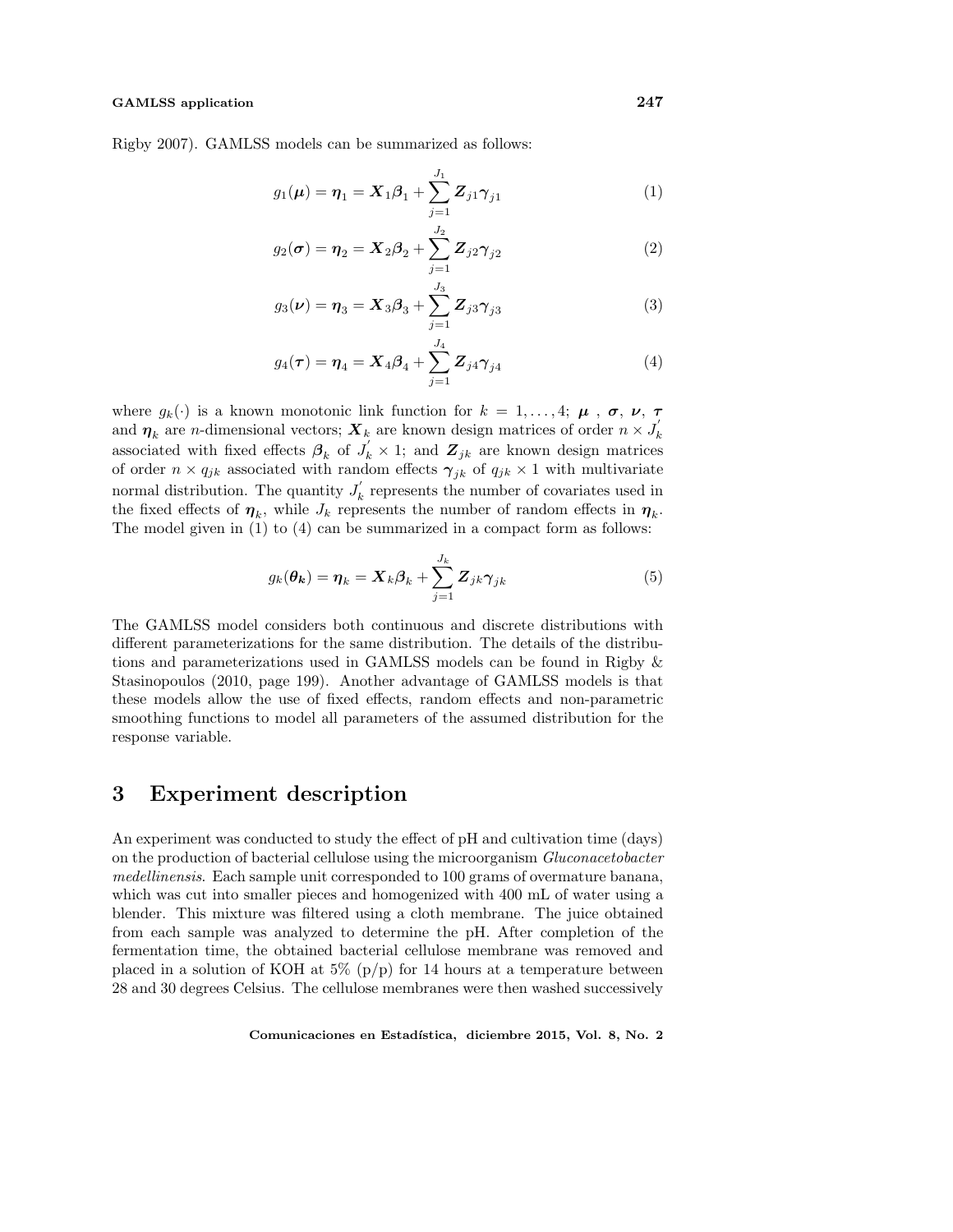with water until the pH was neutral, and the washed membranes were dried in a convection oven at 60 degrees Celsius for 24 hours and then at 105 degrees Celsius for 2 hours or until constant weight was reached. At the end of this process, the amount of bacterial cellulose was measured; see Figure 1.



Figure 1: Experiment illustration. Left, unit samples. Right, cellulose membrane.

The response variable in the experiment was the bacterial cellulose yield calculated in grams of dry BC and obtained on each experimental unit. Figure 2 shows the density plot and boxplot for bacterial cellulose yield, revealing that the response variable is right-skewed with a minimum value of 0.0181, median of 0.0787, maximum of 0.5707 and 5 observations of 32 that appear to be outliers. For these reasons, it seems reasonable to use a skewed distribution to model the cellulose yield.



Figure 2: Density and boxplot for bacterial cellulose yield (g). Source: Own elaboration.

Figure 3 shows the scatterplot for bacterial cellulose yield, pH and cultivation time. We observe that the maximum bacterial cellulose yield was obtained at pH 3.5 with 13 days of cultivation; it was noted that the yield decreases with increasing pH and tends to increase with cultivation time.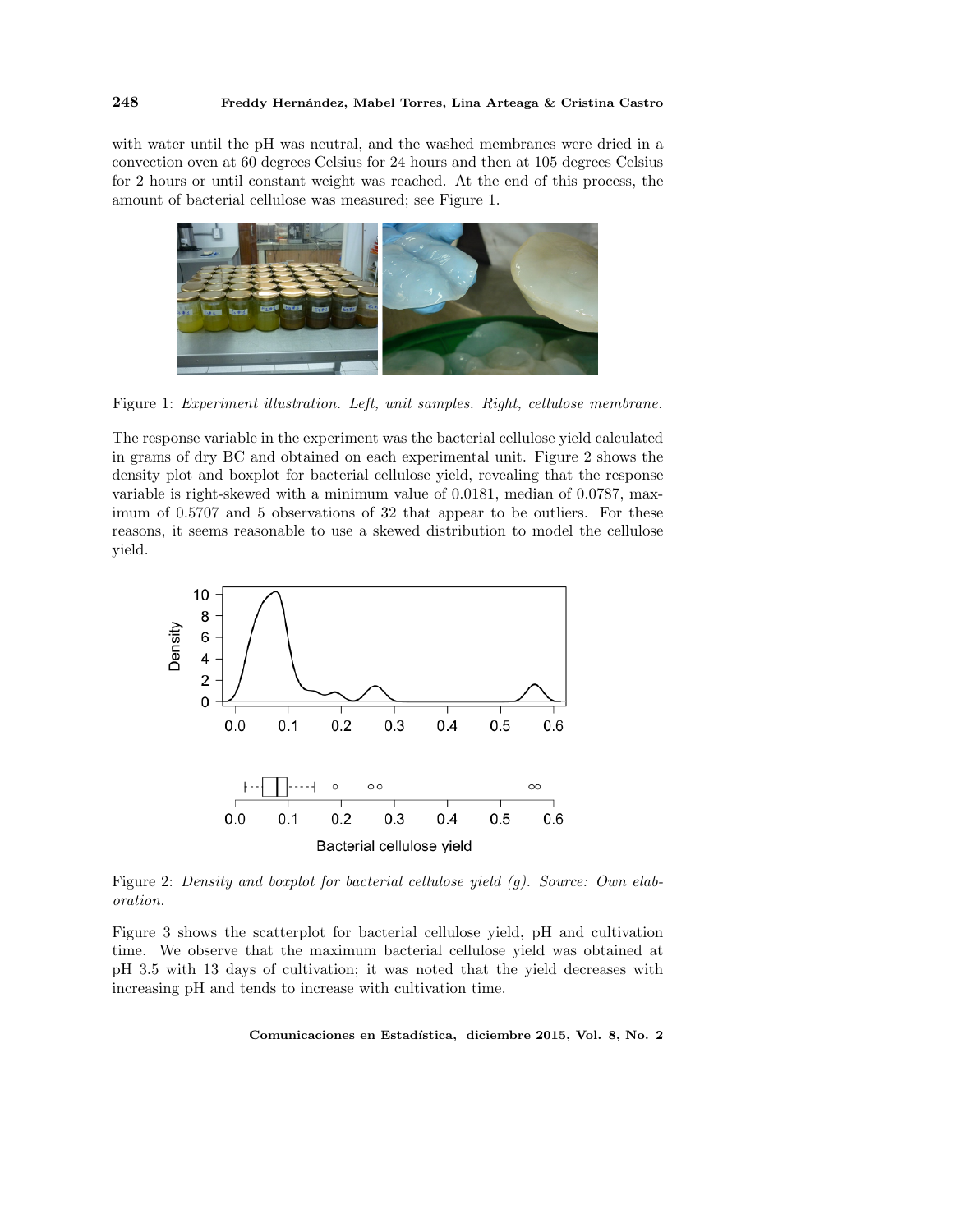

Figure 3: Scatterplot for cellulose (g), pH and cultivation time (days). Source: Own elaboration.

## 4 Results

In this section, we present the results of using GAMLSS models to explain bacterial cellulose yield (y) with the explanatory variables pH and cultivation time. In Table 1, we present the models considered: models 1 to 3 assume a response variable with normal distribution (only as a reference point), and models 4 to 10 consider asymmetric distributions for the response variable. The third column of the table shows the structure in GAMLSS syntax to model the  $\mu$  and  $\sigma$  parameters of each distribution.

Table 1: AIC values for each fitted model<br>Distribution Structure in GAMLSS syntax Model Distribution Structure in GAMLSS syntax AIC 1 Normal gamlss(y~pH+Time, family=NO()) -46.8 2 Normal gamlss(y~pH+Time, sigma.fo=~pH+Time, family=NO()) -109.8 3 Normal gamlss(y~pH\*Time + I(pH^2) + I(Time^2), family=NO()) -49.7 4 Gamma gamlss(y~pH+Time, family=GA())  $-102.2$ 5 Gamma gamlss(y~pH+Time, sigma.fo=~pH+Time, family=GA()) -118.1 6 Gamma gamlss(y~pH+Time, sigma.fo=~pH, family=GA()) -119.8 7 log-Normal gamlss(y~pH+Time, family=LNO()) -95.9 8 log-Normal gamlss(y~pH+Time, sigma.fo=~pH+Time, family=LNO()) -118.3 9 Inv. Gaussian gamlss(y~pH+Time, family=IG()) -110.0 10 Inv. Gaussian gamlss(y~pH+Time, sigma.fo=~pH+Time, family=IG()) -116.7

The last column of Table 1 shows the Akaike information criterion (AIC) proposed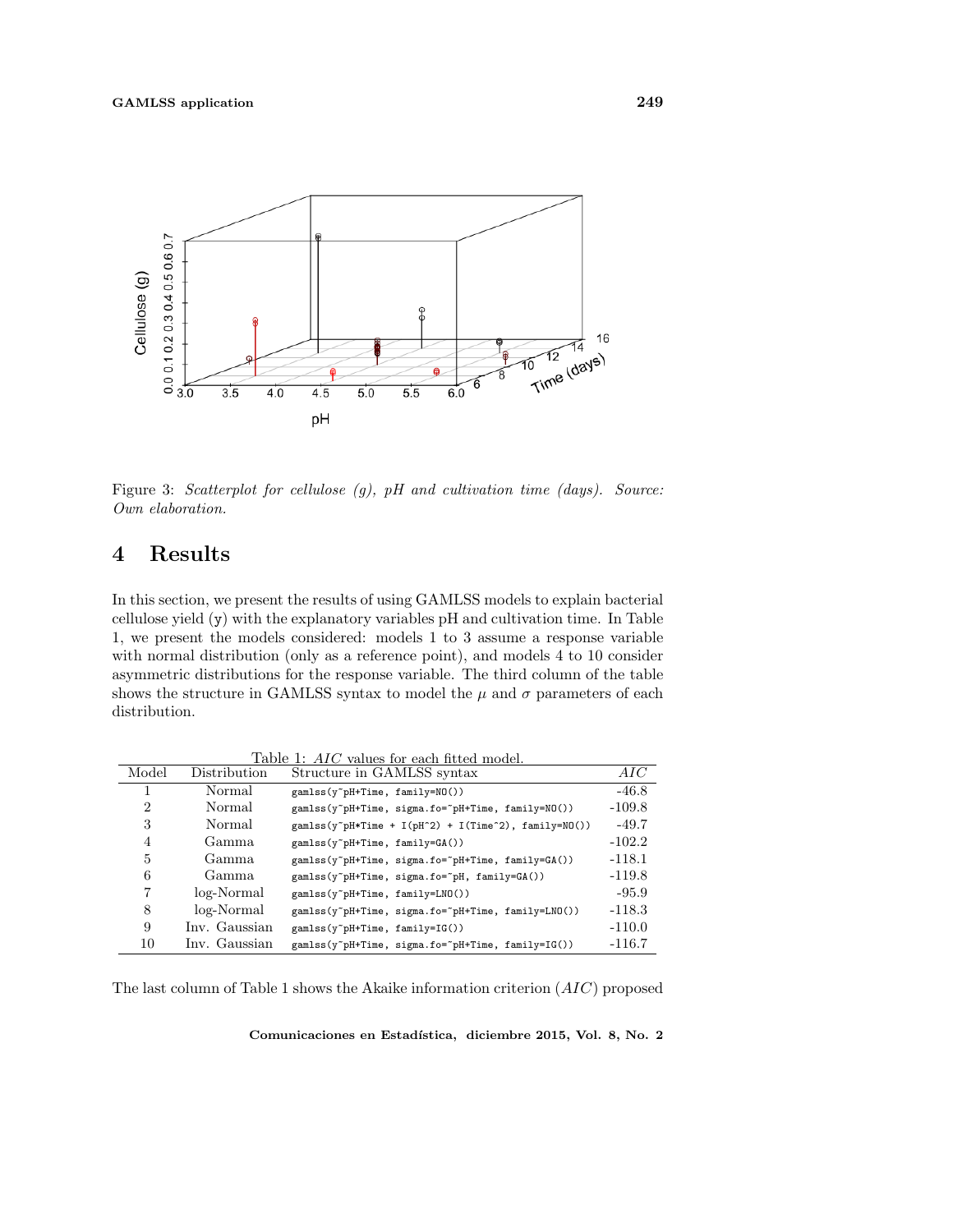#### 250 Freddy Hernández, Mabel Torres, Lina Arteaga & Cristina Castro

by Akaike (1973), which is a measure of the relative quality of a statistical model for a given data set. The expression to obtain  $AIC$  is given by  $AIC = -2\hat{l} +$ 2df, where  $\hat{l}$  corresponds to the estimated log-likelihood function defined by  $\hat{l} =$  $\hat{l}(\hat{\theta}) = \sum_{i=1}^{n} \log f(y_i | \hat{\mu}_i, \hat{\sigma}_i, \hat{\nu}_i, \hat{\tau}_i)$ , and df corresponds to the number of estimated parameters. Different models can be compared using their global deviances,  $GD =$  $-2\hat{l}$  (if they are nested), or using the generalized Akaike information criterion,  $G AIC = -2\hat{l} + # df$  with # as a required penalty; when # = 2, the GAIC corresponds to the usual Akaike information criterion AIC. The preferred model is the one with the minimum  $AIC$  value. Table 1 shows that model 6 has the lowest *AIC*. This model considers a gamma distribution for cellulose yield with log(·) as the link function to model  $\mu$  and  $\sigma$ .

The probability density function for the gamma distribution with  $\mu$  and  $\sigma$  parameters ( $\mu > 0$  and  $\sigma > 0$ ) is given by

$$
f_Y(y \mid \mu, \sigma) = \frac{1}{(\sigma^2 \mu)^{\frac{1}{\sigma^2}}} \frac{y^{\frac{1}{\sigma^2} - 1} e^{-\frac{y}{\sigma^2 \mu}}}{\Gamma(\frac{1}{\sigma^2})}
$$
(6)

where  $E(Y) = \mu$  and  $Var(Y) = \sigma^2 \mu^2$ . Figure 4 shows the density for two combinations of parameters  $\mu$  and  $\sigma$ . The gamma distribution is suitable for modeling skewed variables such as bacterial cellulose yield.



Figure 4: Density for gamma distribution for two parameter combinations. Source: Own elaboration.

Table 2 presents the estimated parameters for model 6, which considers the gamma distribution for the response variable. From this table, we can see that each variable is significant at 5% in explaining the  $\mu$  and  $\sigma$  parameters.

From Table 2, estimated expressions can be obtained for the  $\mu$  and  $\sigma$  parameters:

$$
\log(\hat{\mu}) = -1.45 - 0.65 \,\text{pH} + 0.18 \,\text{Time} \tag{7}
$$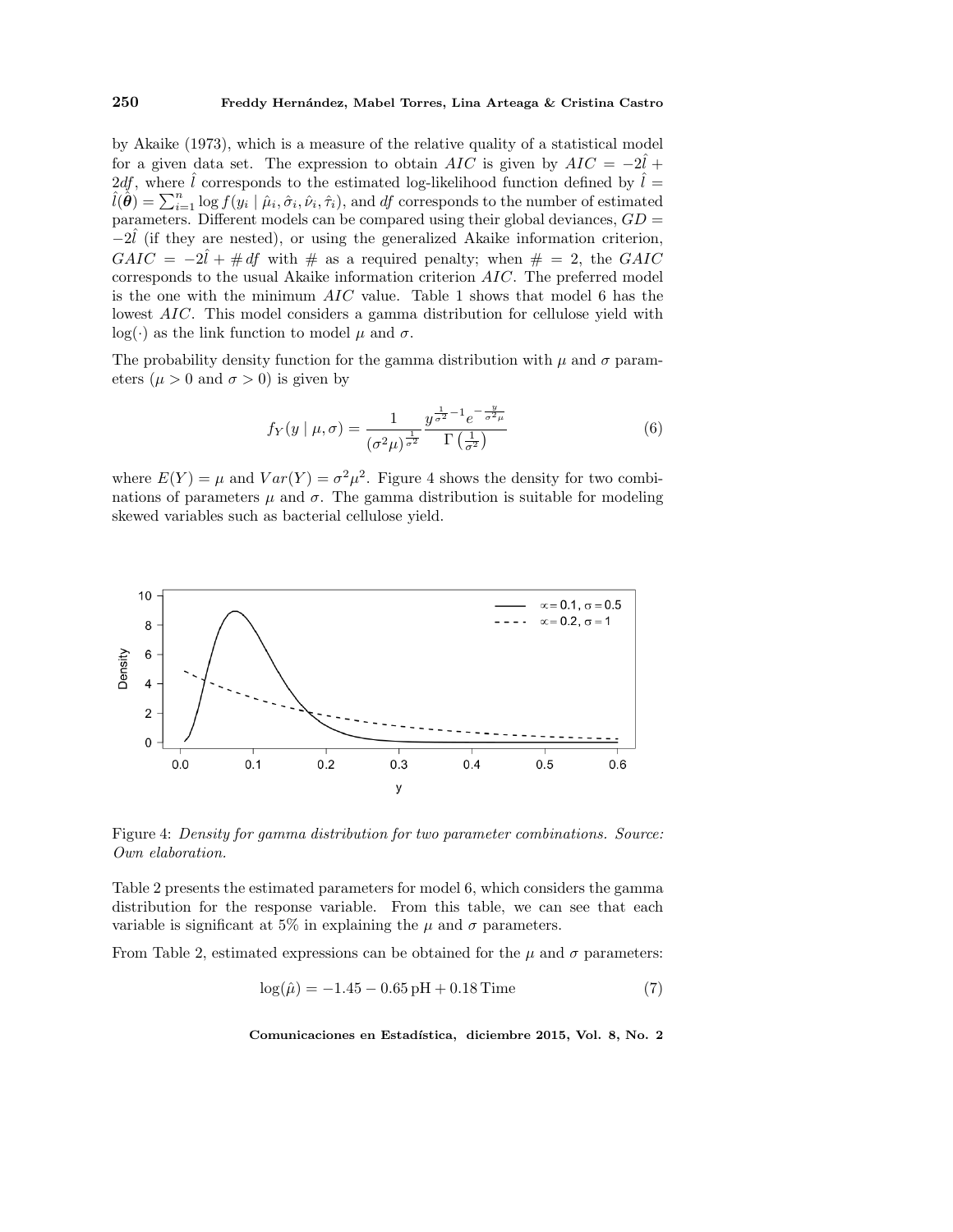Table 2: Estimated parameters for model 6.

| $log(\mu)$ model        | Estimate | Std. Error | t value | P-value     |
|-------------------------|----------|------------|---------|-------------|
| Intercept               | $-1.45$  | 0.58       | $-2.52$ | 1.785e-02   |
| рH                      | $-0.65$  | 0.09       | $-7.43$ | 5.468e-08   |
| Time                    | 0.18     | 0.03       | 5.36    | $1.173e-05$ |
| model<br>$\log(\sigma)$ | Estimate | Std. Error | t value | P-value     |
| Intercept               | 1.58     | 0.57       | 2.79    | 0.0095142   |
| рH                      | $-0.56$  | 0.12       | $-4.54$ | 0.0001058   |

$$
\log(\hat{\sigma}) = 1.58 - 0.56 \,\text{pH} \tag{8}
$$

The estimated mean and variance for cellulose yield can be expressed in terms of  $\mu$  and  $\sigma$  as follows:

$$
\hat{E}(Y) = \hat{\mu} = e^{-1.45 - 0.65 \,\mathrm{pH} + 0.18 \,\mathrm{Time}} \tag{9}
$$

$$
\hat{Var}(Y) = \hat{\mu}^2 \hat{\sigma}^2 = e^{0.26 - 2.42 \,\mathrm{pH} + 0.36 \,\mathrm{Time}} \tag{10}
$$

From the above expressions, we note that for each additional day of cultivation time, at a fixed value of pH, the mean cellulose yield increases by 19.72% (obtained from  $e^{0.18} = 1.1972$ ; similarly, for fixed cultivation time, the variance decreases by 91.11% for each additional unit of pH (obtained from  $e^{-2.42} = 0.0889$ ). Figure 5 plots the estimated mean and variance for several cultivation time values. From this figure, we observe that the mean and variance for cellulose yield decrease as pH increases. The opposite occurs for mean and variance as cultivation time increases.



Figure 5: Estimated mean and variance for three cultivation time values. Source: Own elaboration.

Figure 6 shows the heat plot for the estimated mean of bacterial cellulose yield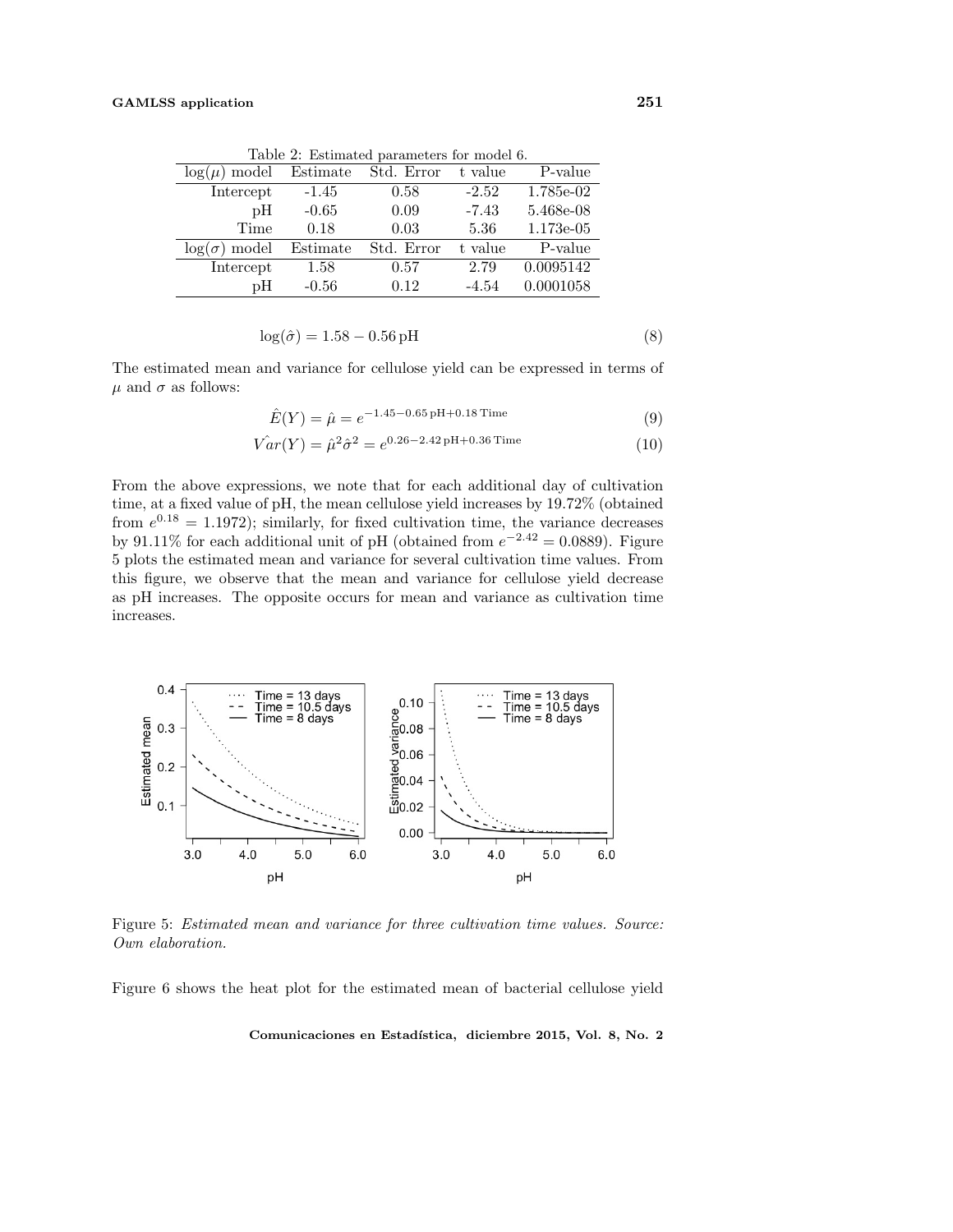given by the equation 9 and the colors represent the response variable. From this plot we can see that the maximum expected bacterial cellulose yield can be obtain with a low value of pH and a maximum value of cultivation time.



Figure 6: Heat plot for estimated mean of the bacterial cellulose yield  $E(Y)$ . Source: Own elaboration.

Figure 7 presents the residual analysis for model 6. The distribution of the residuals is not far from the normal distribution, which indicates that this model is appropriate for the data, aditionally, a Shapiro test for normality was carried out with a  $p$ -value of 0.4027. Despite of in this experiment the sample size was 32, we found that the model 6 explains properly the cellulose yield because the residuals do not violate the normal distribution assumption for residuals.



Figure 7:  $QQplot$  and worm plot for residuals of model 6. Source: Own elaboration.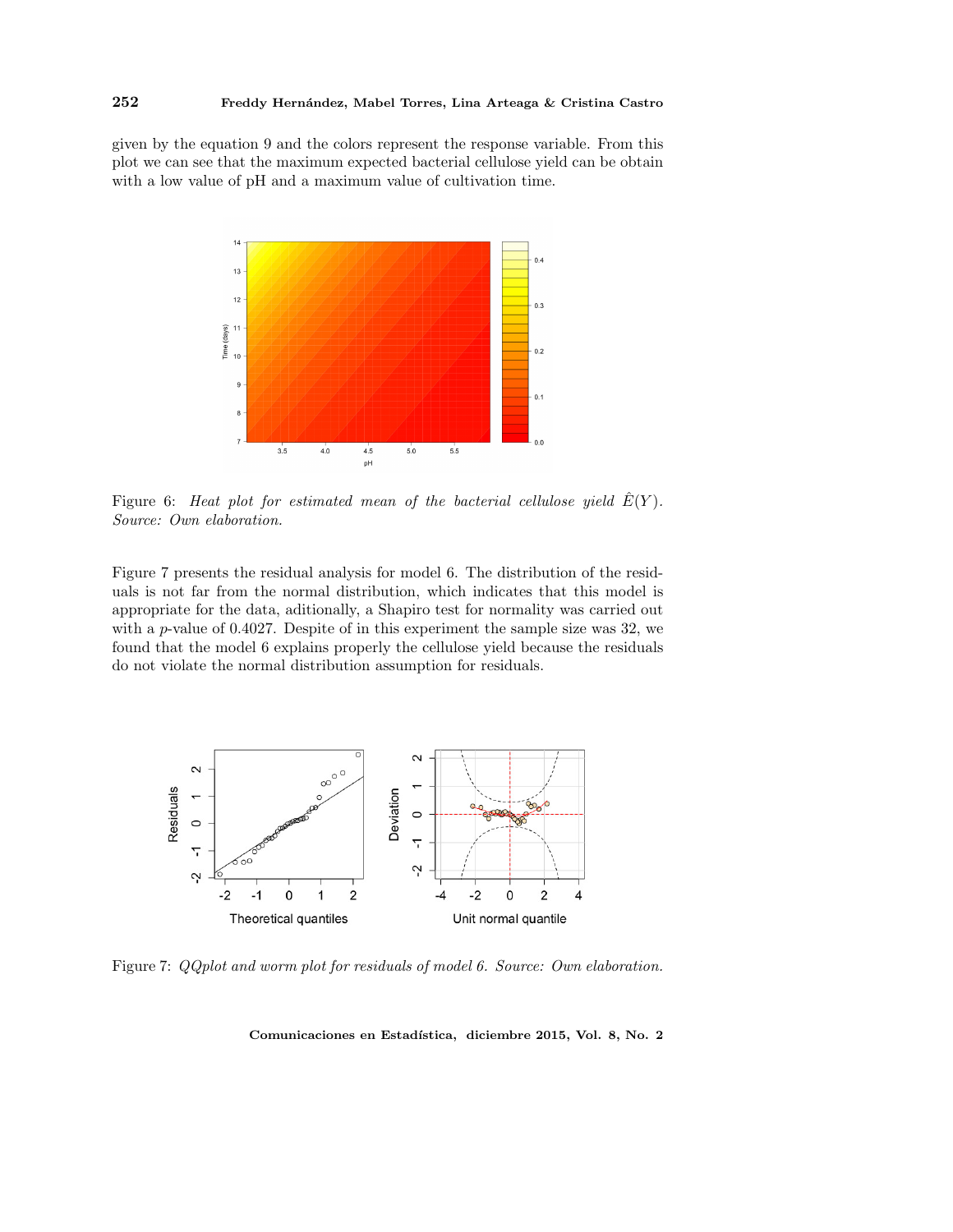### 5 Conclusions

GAMLSS model is a useful statistical technique to model all parameters of a probability density (or mass) function for a response variable using a set of covariates. In this paper we showed an application of GAMLSS to model the bacterial cellulose yield using as covariates pH and cultivation time. The results showed in Figures 5 and 6 point out that the maximum bacterial cellulose yield is obtain for low values of pH and cultivation time close to 14 days, this results agree with the experiment of Castro et al. (2012) that concluded that the optimal bacterial cellulose yield for this type of experiment is found near pH 3.5. The two explanatory variables used in the model were significant in explaining the mean and variance of bacterial cellulose yield; the equations 9 and 10 could be used by researchers to model (or predict) the system behavior under those conditions and to describe the variability of the bacterial cellulose yield.

> Recibido: 27 de agosto del 2015 Aceptado: 15 de octubre del 2015

## References

- Akaike, H. (1973), Information theory and an extension of the maximum likelihood principle, in B. N. Petrov & F. Csaki, eds, '2nd International Symposium on Information Theory', Budapest: Akademia Kiado, pp. 267–281.
- Castro, C., Zuluaga, R., Alvarez, C., Putaux, J.-L., Caro, G., Rojas, O. J., ´ Mondragón, I. & Ganán, P. (2012), 'Bacterial cellulose produced by a new acid-resistant strain of gluconacetobacter genus', Carbohydrate Polymers 89(4),  $1033 - 1037$ .
- Coban, E. & Biyik, H.  $(2011)$ , 'Effect of various carbon and nitrogen sources on cellulose synthesis by Acetobacter lovaniensis HBB5', African Journal of  $Biotechnology \, 10(27), \, 5346-5354.$
- Chawla, P., Bajaj, I., Survase, S. & Singhal, R. (2009), 'Microbial Cellulose: Fermentative Production and Applications', Food Technol. Biotechnol. 47(2), 107–124.
- Jaramillo, L., Perna, M., Benito-Revollo, A., Arrieta, M. & Escamilla, E. (2013), 'Efecto de diferentes concentraciones de fructosa sobre la producción de celulosa bacteriana en cultivo estático', Rev. Colombiana Cienc. Anim 5(1), 116– 130.
- Legge, R. L. (1990), 'Microbial cellulose as a speciality chemical', Biotechnology Advances  $8(2)$ ,  $303 - 319$ . \*http://www.sciencedirect.com/science/article/pii/073497509091067Q